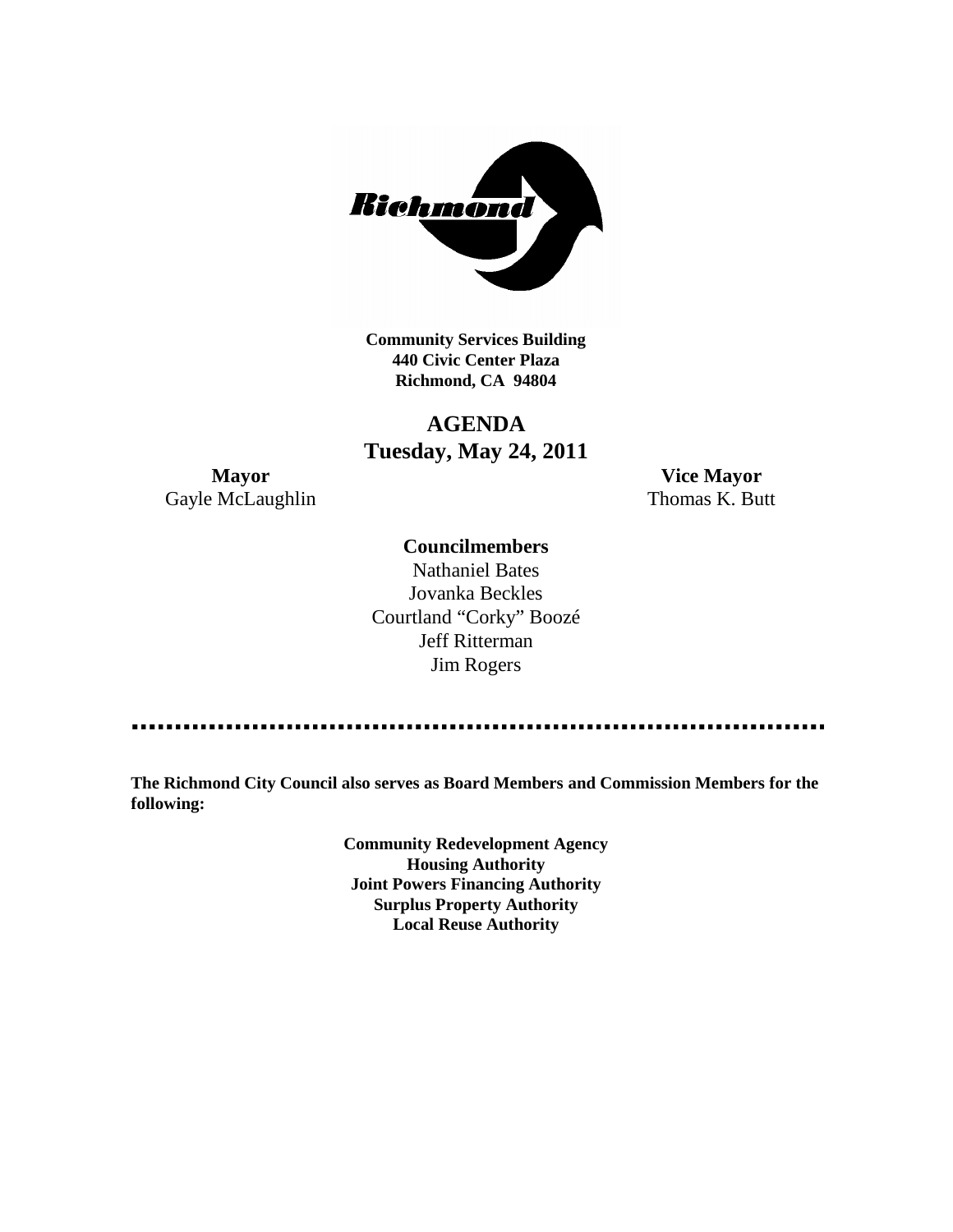# **MEETING PROCEDURES**

The City of Richmond encourages community participation at its City Council meetings and has established procedures that are intended to accommodate public input in a timely and time-sensitive way. As a courtesy to all members of the public who wish to participate in City Council meetings, please observe the following procedures:

**PUBLIC COMMENT ON AGENDA ITEMS:** Anyone who desires to address the City Council on items appearing on the agenda must complete and file a pink speaker's card with the City Clerk **prior** to the City Council's consideration of the item. Once the City Clerk has announced the item and discussion has commenced, no person shall be permitted to speak on the item other than those persons who have submitted their names to the City Clerk. Your name will be called when the item is announced for discussion. **Each speaker will be allowed TWO (2) MINUTES to address the City Council on NON-PUBLIC HEARING items listed on the agenda.**

**OPEN FORUM FOR PUBLIC COMMENT:** Individuals who would like to address the City Council on matters not listed on the agenda or on **Presentations, Proclamations and Commendations, Report from the City Attorney, or Reports of Officers** may do so under Open Forum. All speakers must complete and file a pink speaker's card with the City Clerk **prior** to the commencement of Open Forum. **The amount of time allotted to individual speakers shall be determined based on the number of persons requesting to speak during this item. The time allocation for each speaker will be as follows: 15 or fewer speakers, a maximum of 2 minutes; 16 to 24 speakers, a maximum of 1 and one-half minutes; and 25 or more speakers, a maximum of 1 minute.**

### **SPEAKERS ARE REQUESTED TO OCCUPY THE RESERVED SEATS IN THE FRONT ROW BEHIND THE SPEAKER'S PODIUM AS THEIR NAME IS ANNOUNCED BY THE CITY CLERK.**

**CONSENT CALENDAR:** Consent Calendar items are considered routine and will be enacted, approved or adopted by one motion unless a request for removal for discussion or explanation is received from the audience or the City Council. A member of the audience requesting to remove an item from the Consent Calendar must complete and file a speaker's card with the City Clerk **prior to the City Council's consideration of Agenda Review.** An item removed from the Consent Calendar may be placed anywhere on the agenda following the City Council's agenda review.

*The City Council's adopted Rules of Procedure recognize that debate on policy is healthy; debate on personalities is not. The Chairperson has the right and obligation to cut off discussion that is too personal, too loud, or too crude.*

**\*\*\*\*\*\*\*\*\*\*\*\*\*\*\*\*\*\*\*\*\*\*\*\*\*\*\*\*\*\*\*\*\*\*\*\*\*\*\*\*\*\*\*\*\*\*\*\*\*\*\*\*\*\*\*\*\*\***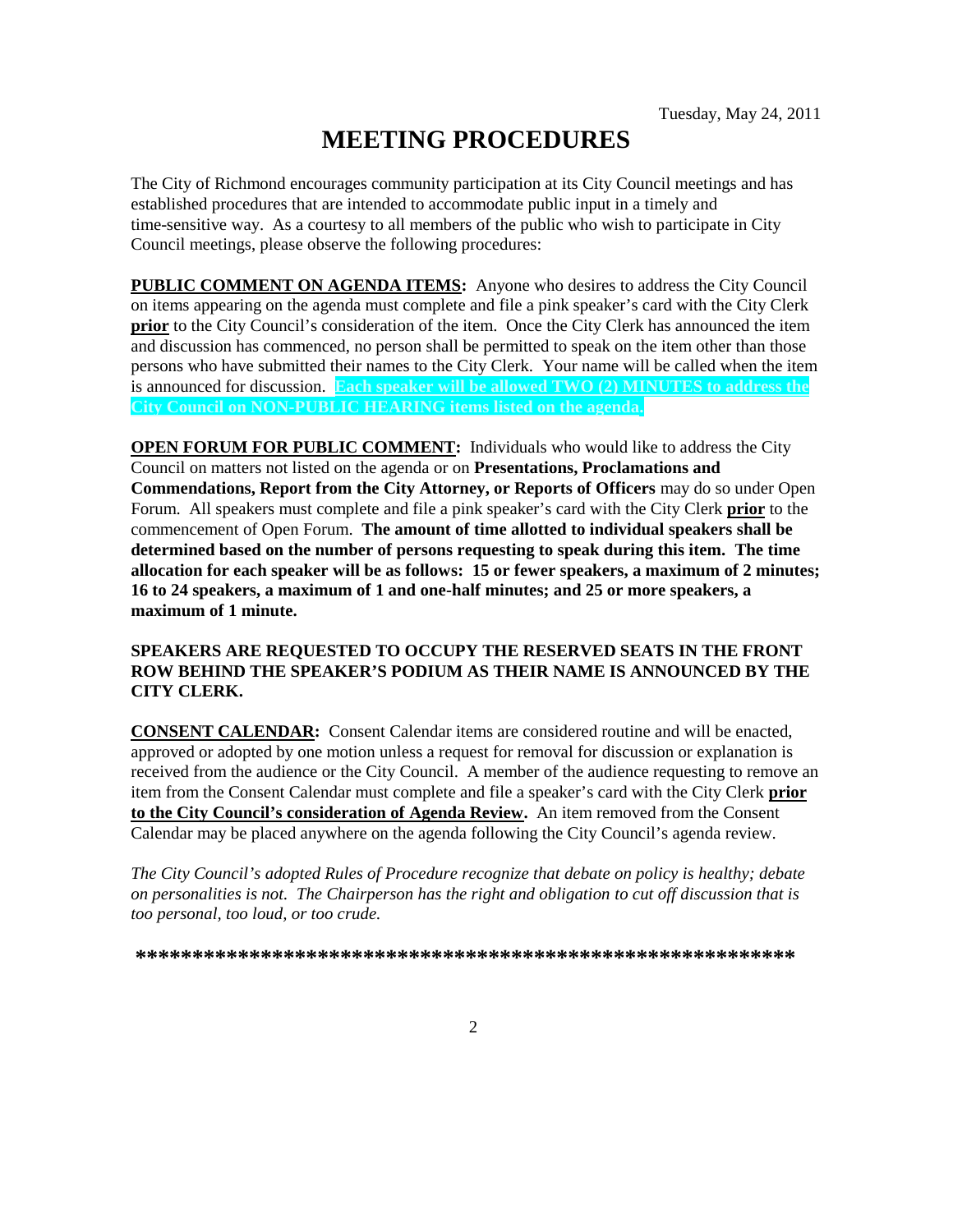# **EVENING OPEN SESSION**

5:00 p.m.

## **A. ROLL CALL**

#### **B. PUBLIC COMMENT**

# **C. ADJOURN TO CLOSED SESSION**

# **CLOSED SESSION**

Shimada Room of the Community Services Building

### **A. CITY COUNCIL**

**A-1.** LIABILITY CLAIMS - PENDING LITIGATION (Government Code Section 54956.9):

Richmond Police Athletic League vs. City of Richmond

**A-2.** CONFERENCE WITH LEGAL COUNSEL - EXISTING LITIGATION (Subdivision [a] of Government Code Section 54956.9):

Communities for a Better Environment vs. City of Richmond

**A-3.** CONFERENCE WITH LEGAL COUNSEL - ANTICIPATED LITIGATION (Significant exposure to litigation pursuant to Subdivision (b) of Government Code Section 54956.9):

Four cases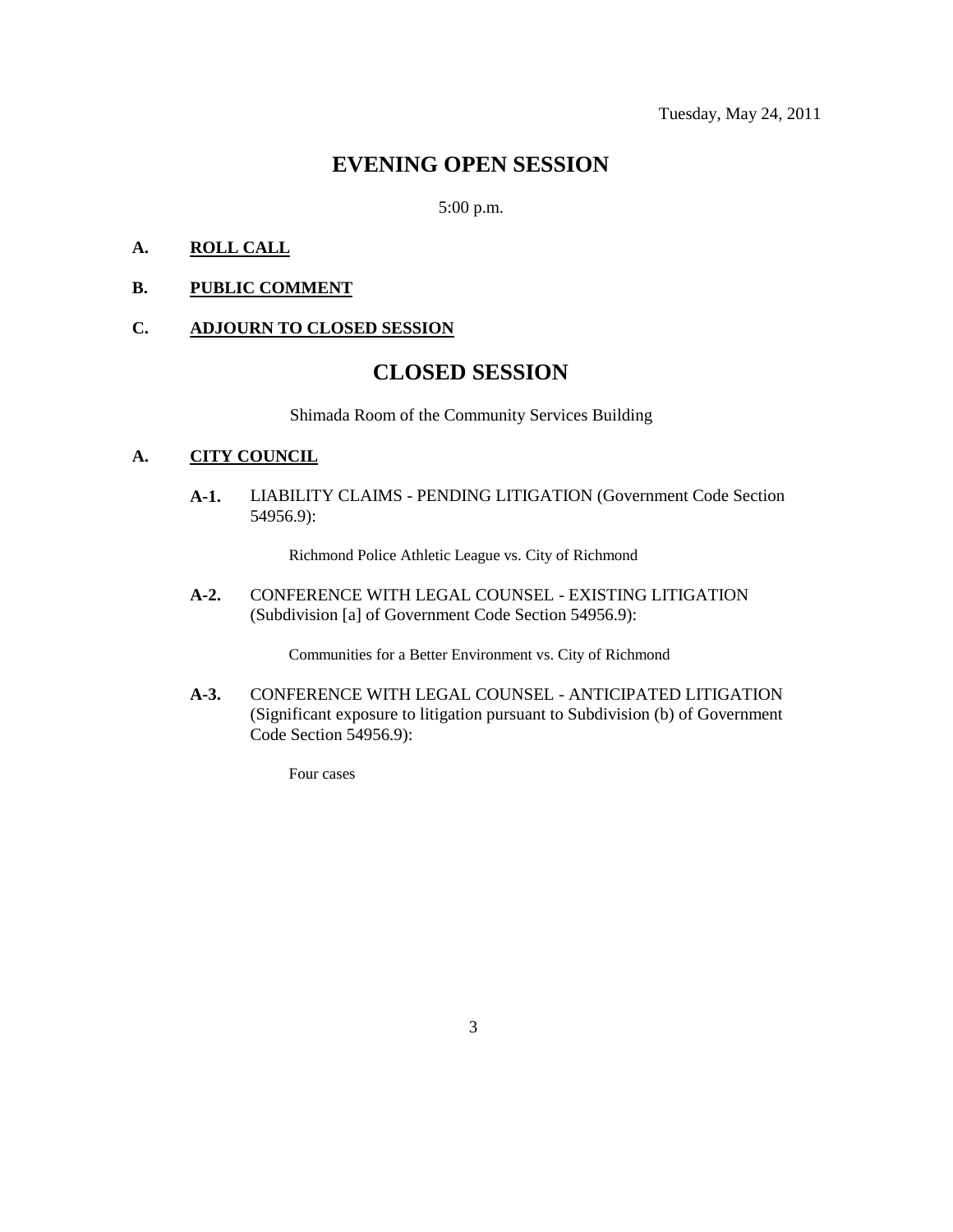# **RICHMOND CITY COUNCIL**

6:30 p.m.

- **A. PLEDGE TO THE FLAG**
- **B. ROLL CALL**
- **C. STATEMENT OF CONFLICT OF INTEREST**

#### **D. OPEN FORUM FOR PUBLIC COMMENT**

#### **E. AGENDA REVIEW**

#### **F. PRESENTATIONS, PROCLAMATIONS, AND COMMENDATIONS**

- **F-1.** PRESENTATION of a certificate honoring Richmond's Commission on Aging members and acknowledging Older American Month - Mayor's Office (Mayor McLaughlin 620-6503).
- **F-2.** INTRODUCE the first and second place winners of the 2010 Junior Fire Chief Program - Fire Department (Michael Banks 307-8041).
- **F-3.** PRESENTATION of the small business award to the following Richmond businesses: Nunez Tatoo, Kenbella's, and Philadelphia Hoagie Station - Mayor's Office (Mayor McLaughlin 620-6503).
- **F-4.** PRESENTATION of Certificates of Appreciation to the principals at Peres and Chavez Elementary Schools, for their work related to the General Plan pilot Health and Wellness Implementation in the Iron Triangle North and Belding Woods - Mayor's Office (Mayor McLaughlin 620-6503).
- **F-5.** PRESENTATION of a Certificate of Appreciation to Gompers staff member, Marilyn Harrison, for her long-time and invaluable contributions to the enrichment of the lives of Gompers High School students - Mayor's Office (Mayor McLaughlin 620-6503).

#### **G. REPORT FROM THE CITY ATTORNEY OF FINAL DECISIONS MADE AND NON-CONFIDENTIAL DISCUSSIONS HELD DURING CLOSED SESSION**